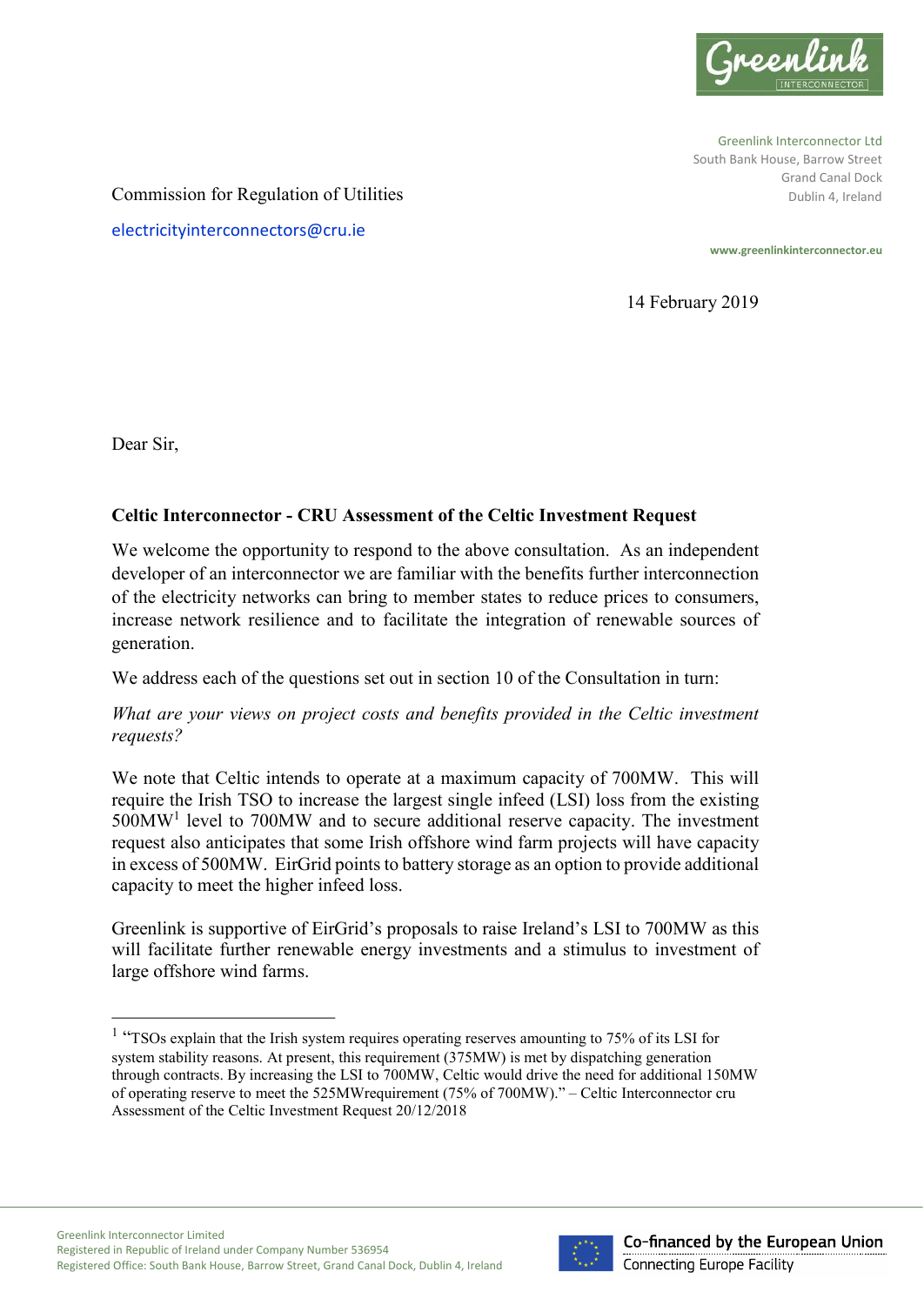

The Greenlink Interconnector project is slated for 500MW of delivered capacity by 2023. The configuration of Greenlink will have the capability to provide 700MW capacity for short periods of time of up to 2 hours continuous operation. This design flexibility could provide the additional capacity required to meet the 75% LSI at low cost to Irish consumers and reduce the requirement for large battery installations.

## *What are your views on the CRU's assessment of the Celtic investment request?*

We broadly agree with CRU's assessment of the Celtic investment request. The approach adopted is consistent with the CRU's paper Policy for Electricity Interconnectors of 13 July 2018 and its approach to other Irish interconnectors.

We believe it would be useful for stakeholder to see the Celtic investment request stress tested with a "low case" scenario rather than relying on the "business as usual" TYNPD 2016 Vision 1, given that Ireland is likely to pick up a greater share of project costs under the CBCA.

### *Do you have any additional evidence in this area that we should consider?*

Ramp rates play an important part in the operation and economics of interconnectors. CRU identified ramp rates as part of the criteria for a technical assessment of an interconnector project in its recent policy paper<sup>2</sup>. As part of its continuing analysis of PCI interconnectors the CRU may wish to consider the economic impact to Irish consumers of Ireland's relatively low ramp rates.

New technology adopted by the major providers of HVDC systems used by interconnectors allows for rapid ramping of power levels to grid networks and the fast switching of direction of power flows. This technical capability is above the current observed levels in Ireland and would allow Irish energy generators to increase their export of surplus power generation and potentially reduce curtailment costs to Irish consumers. Rapid ramping rates also increase an interconnector's ability to provide ancillary services including the reserve capacity (described above) to grid operators in times of system stress at low cost and therefore improve security of supply.

### *What are your views on the initial high-level regulatory framework proposed by EirGrid?*

We note CRU's comments that the investment request is "*very light on the details of the regulatory model that EirGrid us seeking for Celtic*". However, as set out in the rest of the consultation paper, the economic impact of the Celtic project to Irish consumers would be significantly alleviated through the receipt of a material CEF grant for works.



 $\overline{a}$ <sup>2</sup> CRU's paper Policy for Electricity Interconnectors of 13 July 2018